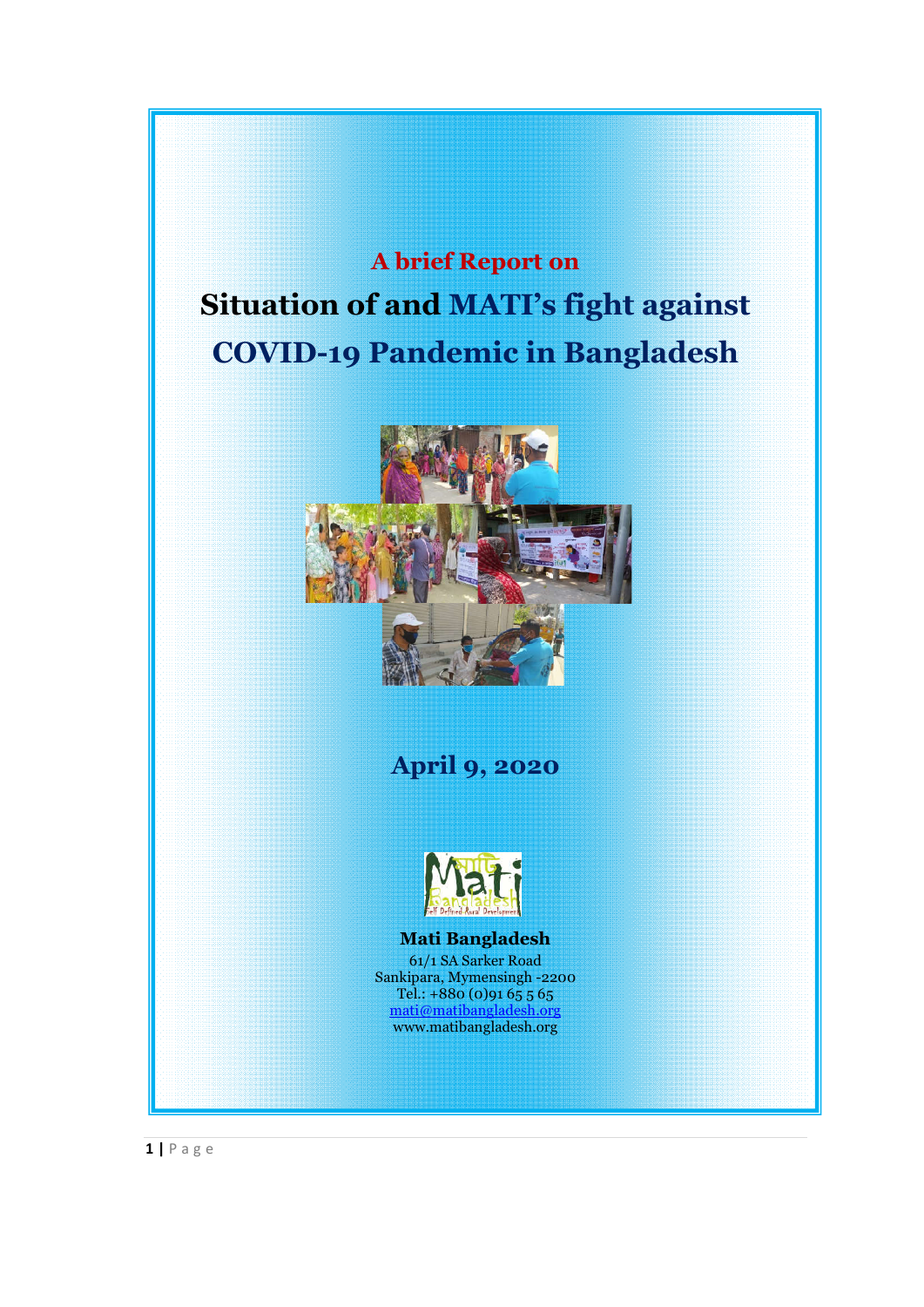# **1. Introduction:**

The COVID-19 (coronavirus disease) is an ongoing global pandemic caused by severe acute respiratory syndrome coronavirus-2 (SARS-CoV-2). Th[e outbreak was](https://en.wikipedia.org/wiki/Pandemic) fir[st identified](https://en.wikipedia.org/wiki/Severe_acute_respiratory_syndrome_coronavirus_2)  in Wuhan, Hubei, China, in December 2019, and was declared as a pandemic by the World [Health Orga](https://en.wikipedia.org/wiki/Wuhan)nization (WHO) on 11 March 2020. The disease has been spread very rapidly [throughout the](https://en.wikipedia.org/wiki/Severe_acute_respiratory_syndrome_coronavirus_2) [world, at](https://en.wikipedia.org/wiki/China)[tacked hundreds of thousands of peoples,](https://en.wikipedia.org/wiki/Severe_acute_respiratory_syndrome_coronavirus_2) and caused de[ath of](https://en.wikipedia.org/wiki/World_Health_Organization)  [thousands of people. Globally, as o](https://en.wikipedia.org/wiki/World_Health_Organization)f 2:00am CEST, 9 Apr 2020, there have been 1,356,780 confirmedcases of COVID-19, including 79,385 deaths, reported to WHO.It has been emerged as a catastrophe that the world has ever seen after the 2nd World War.

The coronavirus pandemic was confirmed to have spread to Bangladesh on March 2020. The [Institute of Epidemiology, Disease Contro](https://en.wikipedia.org/wiki/2019%E2%80%9320_coronavirus_pandemic)l and Research (IEDCR) was first reported three known cases on 7 March 2020. In Bangladesh, from Mar 9 to [2:00am CEST, 9](https://en.wikipedia.org/wiki/Bangladesh) [Apr 2020,](https://en.wikipedia.org/wiki/Institute_of_Epidemiology,_Disease_Control_and_Research)  there have been 218 confirmed cases of COVID-19 with 20 deaths.

It is totally uncertain how much impacts are going to be in place on the life and livelihoods of the people of Bangladesh especially on the poor peoples. But, it is terrible to imagine what will happen if the virus is widespread in the rural area of the country where peoples have almost no awareness and less opportunity or capacity to adopt safety measures, maintain social distancing, staying at home and so on.

In such a situation, along with other government and non-government agencies, MATIBangladesh has been working in raising peoples' awareness, increasing people's resilience & capacity to combat the catastrophe.

## **2. Background:**

Coronavirus (CoV) is a large family of viruses that can range from common cold coughs to fatal diseases, such as Middle East Respiratory Syndrome (MERS-CoV), Severe Acute Respiratory Syndrome (SARS-CoV) and COVID-19 (COVID-19). Among the many species of coronavirus, 3 species cause disease in the human body, among which SARS-CoV-2 is one. Coronaviruses are zoonotic, meaning they can transmit from animal to human.

The SARS-CoV-2 coronary virus causing COVID-19 is a new species that has not been seen in the human body before. It is an enveloped, positive-sense, single-strand RNA virus.

On December 25, the World Health Organization (WHO) was issued several warnings of atypical pneumonia in Wuhan, Hubei Province, China. Later in the first week of January this year, Chinese authorities confirmed that they had detected a new virus and that the virus was a new type of coronavirus. This new virus was temporarily renamed "2019-nCoV".

The virus is currently renamed as Severe Acute Respiratory Syndrome Coronavirus 2 or SARS-CoV-2. The disease caused by the virus is named Coronavirus Disease (COVID-19).

The outbreak of the disease was declared as Public Health Emergency of International Concern (PHEIC) on January 1, 2021, and the World Health Organization (COVID-19) was announced as Pandemic on March 8, 2021.

The pandemic has led to severe global socioeconomic disruption, the postponement or cancellation of sporting, religious, and cultural events, and widespread fears of supply shortages which have spurred panic buying. Schools and universities have closed either on a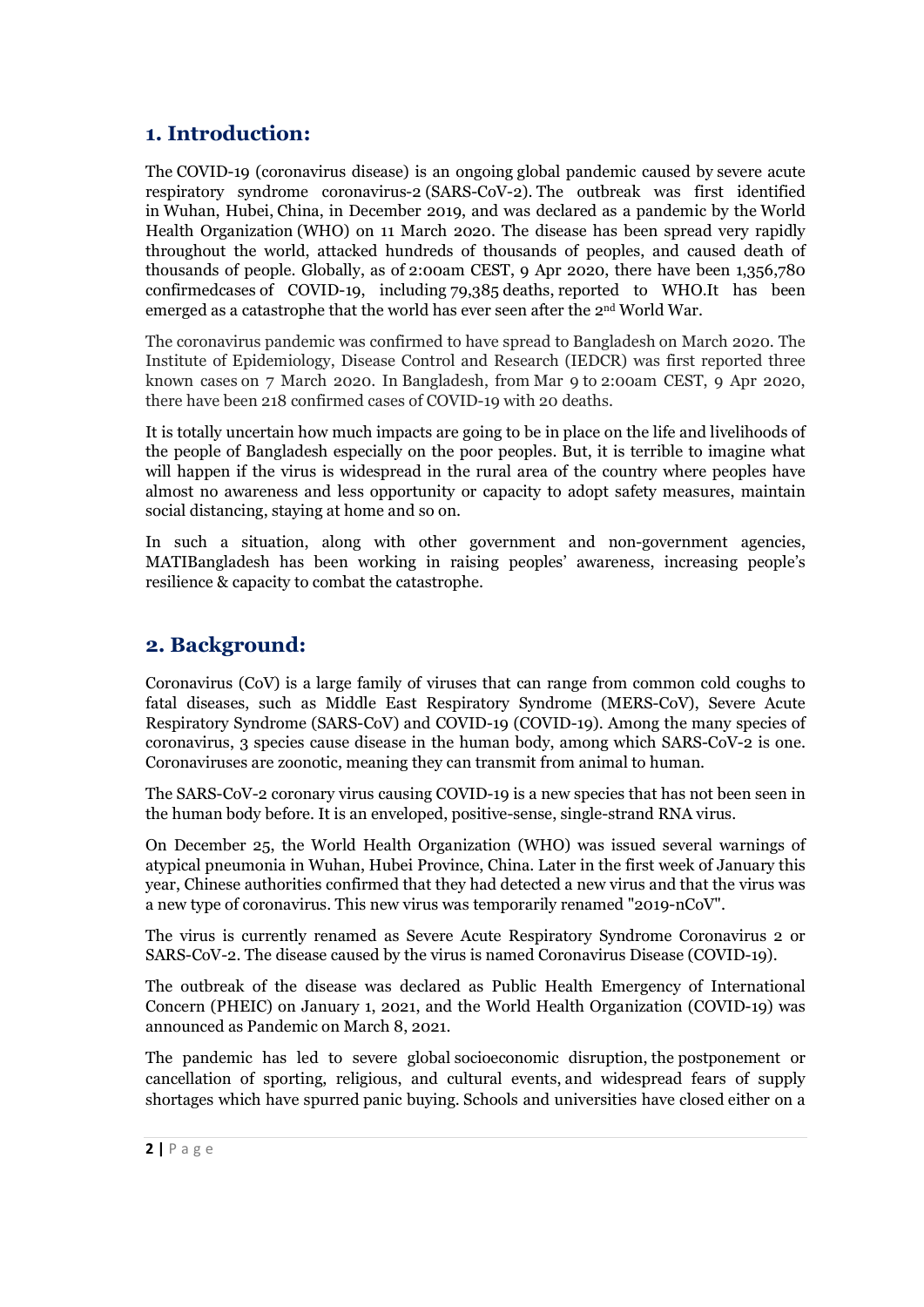nationwide or local basis in more than 160 countries, affecting more than 1.5 billion students. Misinformation and conspiracy theories about the virus have spread online and there have been incidents of xenophobia and racism [against Chinese and other East and](https://en.wikipedia.org/wiki/Misinformation_related_to_the_2019%E2%80%9320_coronavirus_pandemic)  Southeast As[ian people and, as the virus spread, more recently towards those of Eu](https://en.wikipedia.org/wiki/List_of_incidents_of_xenophobia_and_racism_related_to_the_2019%E2%80%9320_coronavirus_pandemic)ropean desc[ent. \[](https://en.wikipedia.org/wiki/2019%E2%80%9320_coronavirus_pandemic)1]

# **3. Corona virus Situation in Bangladesh:**

The coronavirus pandemic 2019–20 was confirmed to have spread to Bangladesh on March [2020. The Institute of Epidemiology, Di](https://en.wikipedia.org/wiki/2019%E2%80%9320_coronavirus_pandemic)sease Control and Research (IEDCR) was first reporte[d three known cases](https://en.wikipedia.org/wiki/Institute_of_Epidemiology,_Disease_Control_and_Research) on 7 March 2020. In Bangladesh, from Mar 9 to [2:00am CEST, 9](https://en.wikipedia.org/wiki/Bangladesh)  Apr 2020, there have been 218 confirmed cases of COVID-19 with 20 deaths.

The abovementioned figure may indicate that the COVID-19 is not a severe case in Bangladesh yet. But, it is worthy to mention that Bangladesh has severe shortage of testing kits and the testing facility is centralized only into IEDCR at Dhaka. Therefore, the figures mentioned above may not show the real picture at all. Most importantly, in the meantime social transmission of the disease has already occurred almost throughout the country. Therefore, it is totally unpredictable, how much severe would be the situation in coming days, but there is no good news expected ahead.

However, on 22 March, Bangladesh declared a 10-day lock down effective from March 26 to April 4 banning all passenger travel via water, rail, and domestic air routes. Considering the situation, the lockdown has been extended upto 11 April 2020 and then extended upto 15 April once again.

In order to ensure the effectiveness of the lockdown the government deployed the armed forces, including police and army, to ensure that people maintain social distancing and quarantine to prevent spread of the deadly COVID-19.

But, in fact, hundreds of thousands of peoples have travelled to the rural areas from the urban area just after the declaration of lock down. At the same time, another hundreds of thousands of Bangladeshis who used to work in different countries (especially Itally, China, Middle-east etc.) throughout the world have come back to the country under such panic situation.

Moreover, despite the appeal to stay at home huge people are still going out either due to lack of consciousness or in search of their livelihoods because more than 60 million peoples of the country lives from hands to mouth for whom it is very much difficult to survive without earning even for few days.

In such a situation, it really unpredictable what is the real situation and how much people have practically been carrying the corona virus that would be visible within some few days ahead.

According to the recommendation of World Health Organization as well as success case of China, maintaining social distance has said to be the most important technique to combat the spread of corona virus. But, very unfortunately, it is also very difficult to maintain for the country like Bangladesh having the highest population density in the world while the urban area having much more density especially in the capital Dhaka – home to some 18 million

 $\frac{1}{1}$ <sup>1</sup>https://en.wikipedia.org/wiki/2019%E2%80%9320 coronavirus pandemic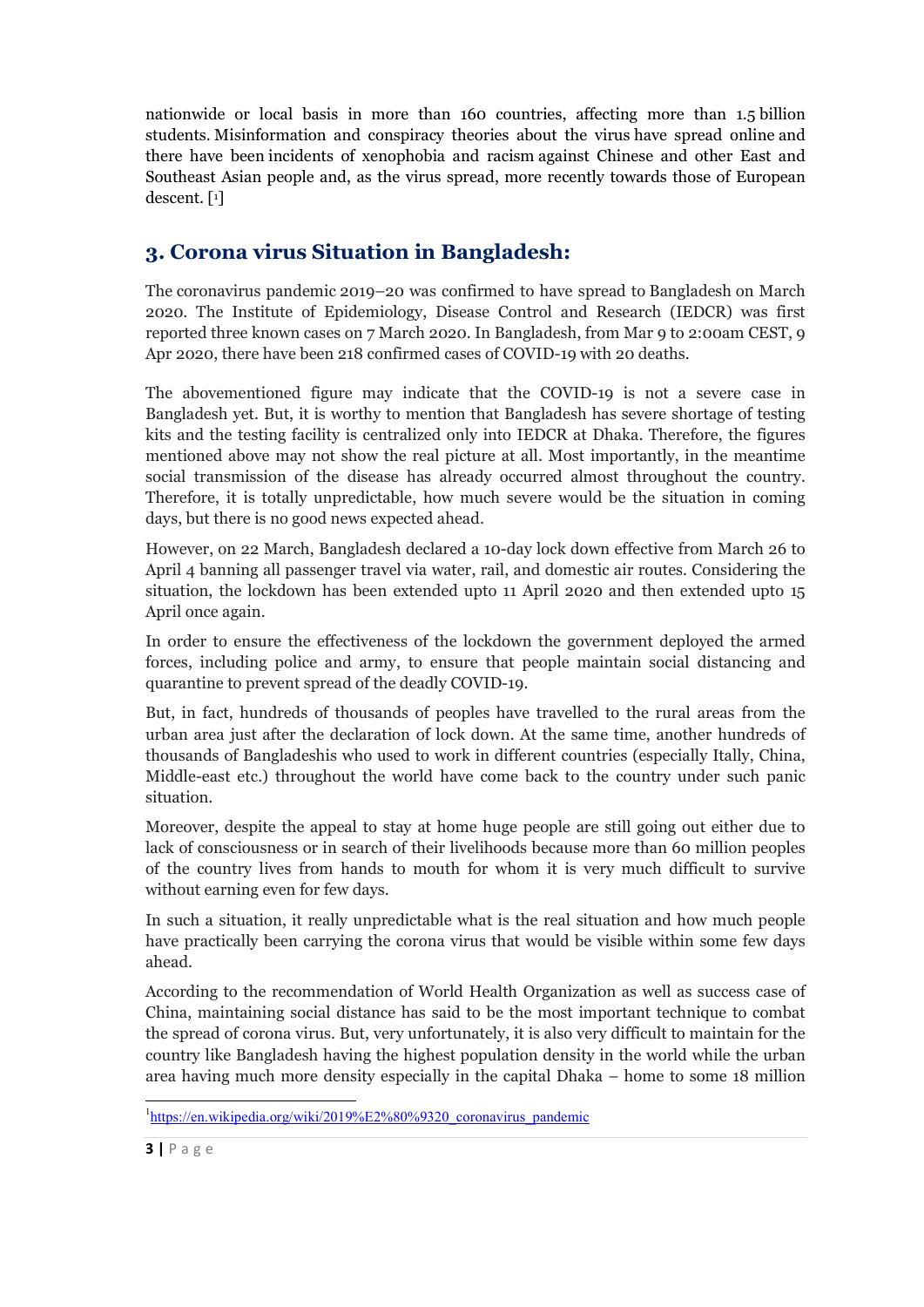people and a city with no less than 23,334 people living per square kilometre. The situation is worst in the slum areas where for example, there is one toilet for every 10 families and even don't have a regular water supply in the toilet.

In such a situation, it is quite unpredictable what country is going to experience in near future in terms of outbreaks of the pandemic. But, it is much easier to predict that the country is going to experience severe economic crisis in near future. Different global and regional reports are forecasting of the global economic recession due to outbreak of corona virus. The country will loss huge GDP as two most sectors, i.e. the readymade garments and external remittance will experience severe impacts. The impacts on more than 60 millions of poor peoples of the country will be immense.

The government has declared a package of 5000 crore only for the garments sector. So, it is good that the labour force of the garment sector might have secured income during the crisis period. But, the peoples living on the informal sector will have a very uncertain life.

# **4. The sufferings of the effected people:**

It is totally uncertain how much impacts are going to be in place on the life and livelihoods of the poor people of Bangladesh. But it is terrible to imagine what will happen if the virus is widespread in the rural area of the country where peoples have almost no awareness and less opportunity or capacity to practice or maintain hygiene, social distancing etc. Along with other government and non-government agencies Mati Bangladesh has been working in raising peoples' awareness.

Considering the situation, the situation the government has also declared total lockdown and deployed military forces along with the police force to ensure that the people remain at home. At this moment peoples are staying home with very few exceptions. The exceptions are not always the case that peoples are coming out to enjoy, but the cases being published in the media reported that despite prohibition again and again, the peoples specially van, rickshaw, auto pullers, small shop owner, small traders are coming out because they are starving at home. Usually, they live from hands to mouth. Therefore, if they can't go out even for a single day, they are bound to starve in most of the cases.

Therefore, if the lockdown continues for more than one week or beyond that it is definitely going to bring huge sufferings for the peoples in general and more than 60 million poor people in particular. Generally speaking, earning of none is secured except the government employees. It would be terrible for the poor and extreme poor peoples who usually live from hands to mouth. If they don't have any income, they will not be able even to manage their food let alone other necessities.

**Few Case Studies expressing the Situations:**

**1.** *Ms. Shokhina is a women of about 38 years old. She is the mother of one of MATI's SSP (Student Support Program) student. She works as a maid servant in few houses in Mymensingh town. She lives in a small rented house with her only daughter. Seven years ago she got divorced by her husband. For the last 15 days due to*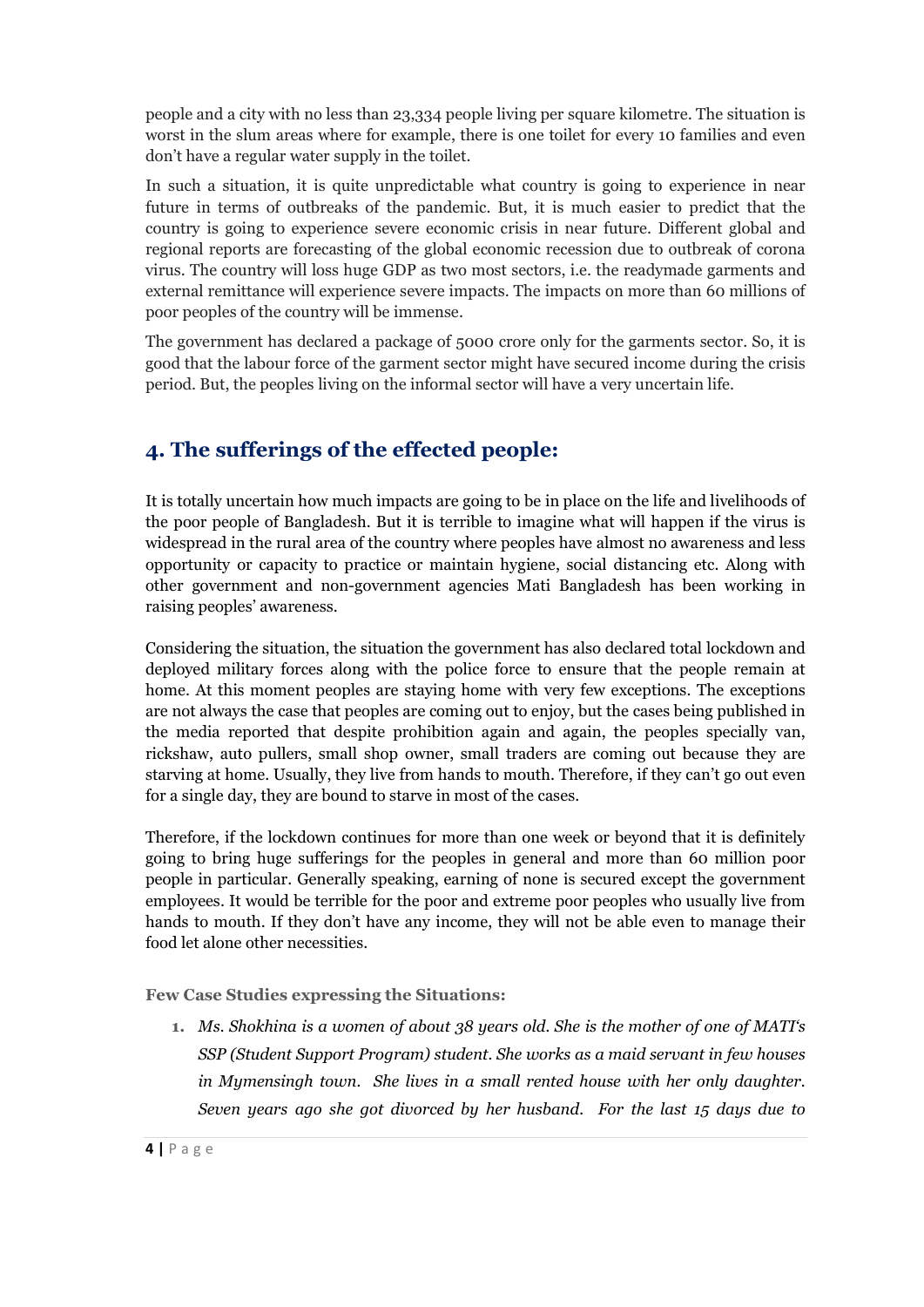*lockdown for coronavirus, she could not go to work. "I earn only three to four thousand taka a month. So, I don't have any savings to purchase food and other necessary things. I don't know when I can to go to work again and earn money to live". Shokhina said with a tensed face. She even doesn't know whether her masters would engage her in works again.* 

**2.** *Ms. Laily Megum, lives in Azmotpur village under sadar upazila of Mymensingh district. She is a target people of Organic Agriculture project of MATI. Her Husband's name is Nazmul. Laily has 3 daughters and one son.* 

*Laily Begum's husband Nazmul is a contruction worker live hands to mouth working in different construction sites of Mymensingh town on daily basis. But, for last 15 days Nazmul is locked down at home. Nazmul said "the government shut down all public and private offices since March 25 due to the outbreak of Coronavirus. At the same time, all ongoing construction work has been stopped as well. So, we don't have any income for las 15 days. Therefore, we couldn't buy even sufficient foods for the family. We will definitely have to starve if the deadlock continue for next few days" he added taking a deep breth.* 

*He also said "I heard that many govt. is distributing food for the poor.But, unfortunately, no one in our village has received any kind of relief yet". Lialy said, "We have almost spent all the little money we had saved for our future. We badly need support, otherwise we will not survive".*

**3.** *Mr. Gafurhas a family of 4 members, mother, wife and one son. He lives on the income from a tea stall at Mymensingh town. From the tea stall he has a daily income of BDT 350 on an average by which he used to manage his family expenditures. It becomes very difficult to manage family expenditure if his tea stall remains closed even for single day.* 

*But, very unfortunately, for last 15 days Mr. Gafur doesn't have any income because of the enforced lockdown to combat coronavirus pandemic. Few days ago he got some foods from the local government which is not enough to manage their foods even twice a day.* 

**4.** *Mr. Jahangir is a day laborer working as a floating laborer in Mymensingh town. He has a family of 6 members having 3 sons, one daughter and wife. He earns on an average BDT.400 per day on the day in which he get work. His elder daughter also earns BDT.1000 per month working as maidservant. They are two earning members in the family and live from hands to mouth with this money.*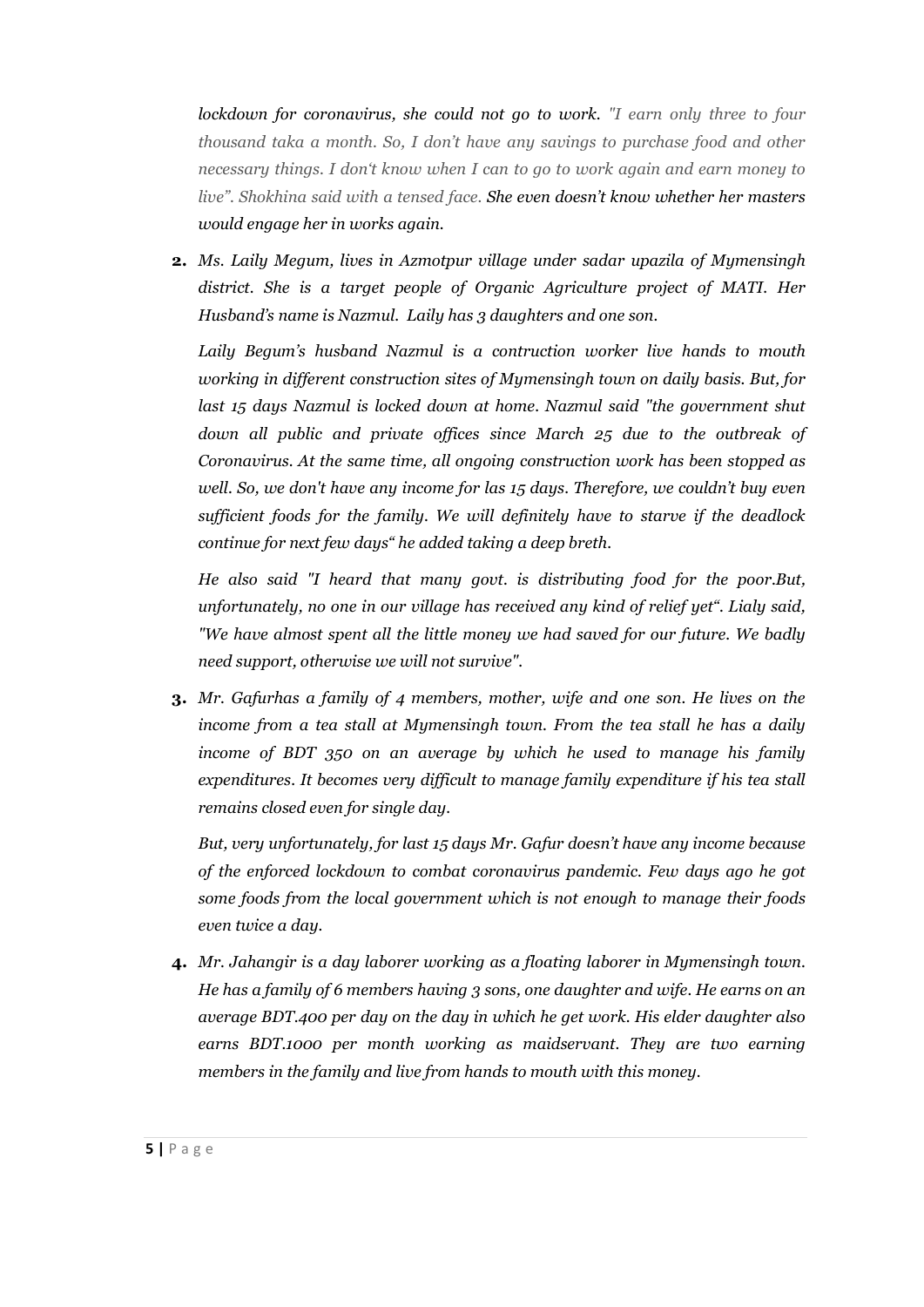*But, it is a matter of great misfortune that neither he nor his daughter has any income for last 15 days due to lockdown of corona virus. They have fallen into situation of starvation due to having no income. They even didn't get any support from the government or any other agency. They managed their food by borrowing some money from a neighbor. They have been suffering a lot due to lack of income.* 

These are the common scenario of poor people not only in Mymensingh city& rural area but also for the whole country. The above case studies represent the situation regarding food scarcity only. But, the situation of health, education along with other social aspects will also be worsening if the lockdown continues for longer time.

Such situation is not only for the people of lower income but also the middle-class families who are suffering from hopelessness a lot. Due to shut down of offices & business centers for uncertain time many people are losing jobs or declared job without pay that has thrown the peoples into immense uncertainty and sufferings. If the situation remains for longer time in the country at least 60 million of poor people as well as hundreds of thousands of middle-class people will be thrown into immense misery. The poor people supposed to get at least some food support from the government but the lower-middleclass and even middle class would face more difficulties.

# **5. Rationale of the Relief & Rehabilitation works:**

However, it is certain that the people of Bangladesh especially the poor people are going to experience immense sufferings due to effect of corona virus outbreak though the magnitude of the sufferings is not imaginable yet. If the catastrophe exists for longer time the sufferings will know no bound. If the peoples who live from hands to mouth can't go out for longer time they will definitely have to starve. Regardless of the direct infection by Corona all people will have huge economic loss. Although the government has stated its readiness to feed the effected poor people but the capacity of the government is too limited to support all the effected people let alone the poor management capacity and so on.

Bangladesh has long experience of facing severe natural disasters like flood, cyclone etc. But, none of the disasters affected the whole country and all the people at a time. It is obvious that the effects of corona virus are wide-spreading over almost every people of the country irrespective of profession, class, location etc.

Considering the aforesaid situation and sufferings of the people it is necessary to assist the affected people so that they can and survive first with their basic needs such as food. And then financial support will be highly needed for standing up again for earning their own livelihood.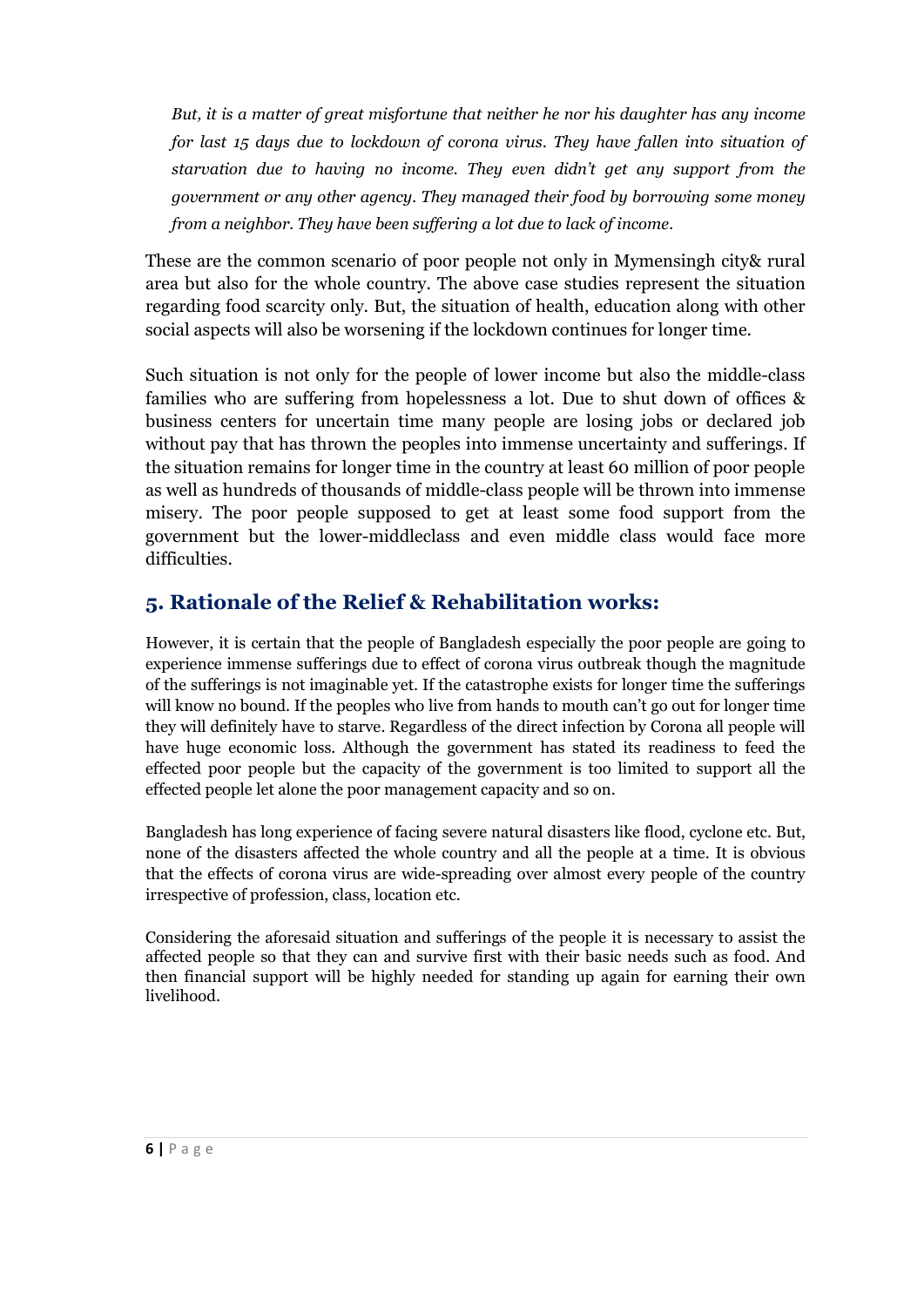# **6. What MATI is doing to combat COVID-19**

### **6.1** Increase awareness & capacity of **staff to combat COVID COVID-19**

Since emergence of COVID-19 in the world especially Since emergence of COVID-19 in the world especially<br>in Bangladesh MATI has kept its staff alert, trained and update with new information those came from WHO and GoB for ensuring safety of both staff and the target peoples.MATI ensured safety practices viz. hand sanitizing, wearing mask, maintaining social distance etc. by the staffs at all offices of the organization. GoB for ensuring safety of both staff and<br>beoples.MATI ensured safety practices viz.<br>izing, wearing mask, maintaining social<br>tc. by the staffs at all offices of the



### **6.2 Raise awareness of MATI's Target People on COVID Target People on COVID-19 19**

The trained staffs of MATI Bangladesh disseminated the messages on the safety measures for

COVID-19 to almost its entire target people both at rural level and urban slums at Mymensingh town. For this MATI arranged 10 community training sessions with participation of around 250 peoples in the villages and urban slum areas and then the participants of the sessions disseminated the messages in their respective communities approximately to 5000 peoples. nged 10 community training<br>ith participation of around<br>s in the villages and urban<br>and then the participants of<br>ions disseminated the<br>in their respective<br>es approximately to 5000



**Figure 2: Awareness raising of community people on COVID-19**

## **6.3 Raise awareness for mass people on COVID COVID-19**

ways:

#### **a. Online campaign:**

The information on COVID-19 given by the WHO and the respective authorities of the GoB were authorities of the GoB were<br>disseminated regularly by opening new pages in social media sites and the website of MATI for raising awareness of the mass people.



**Figure 3: Mati's Facebook page for online campaign on COVID-19**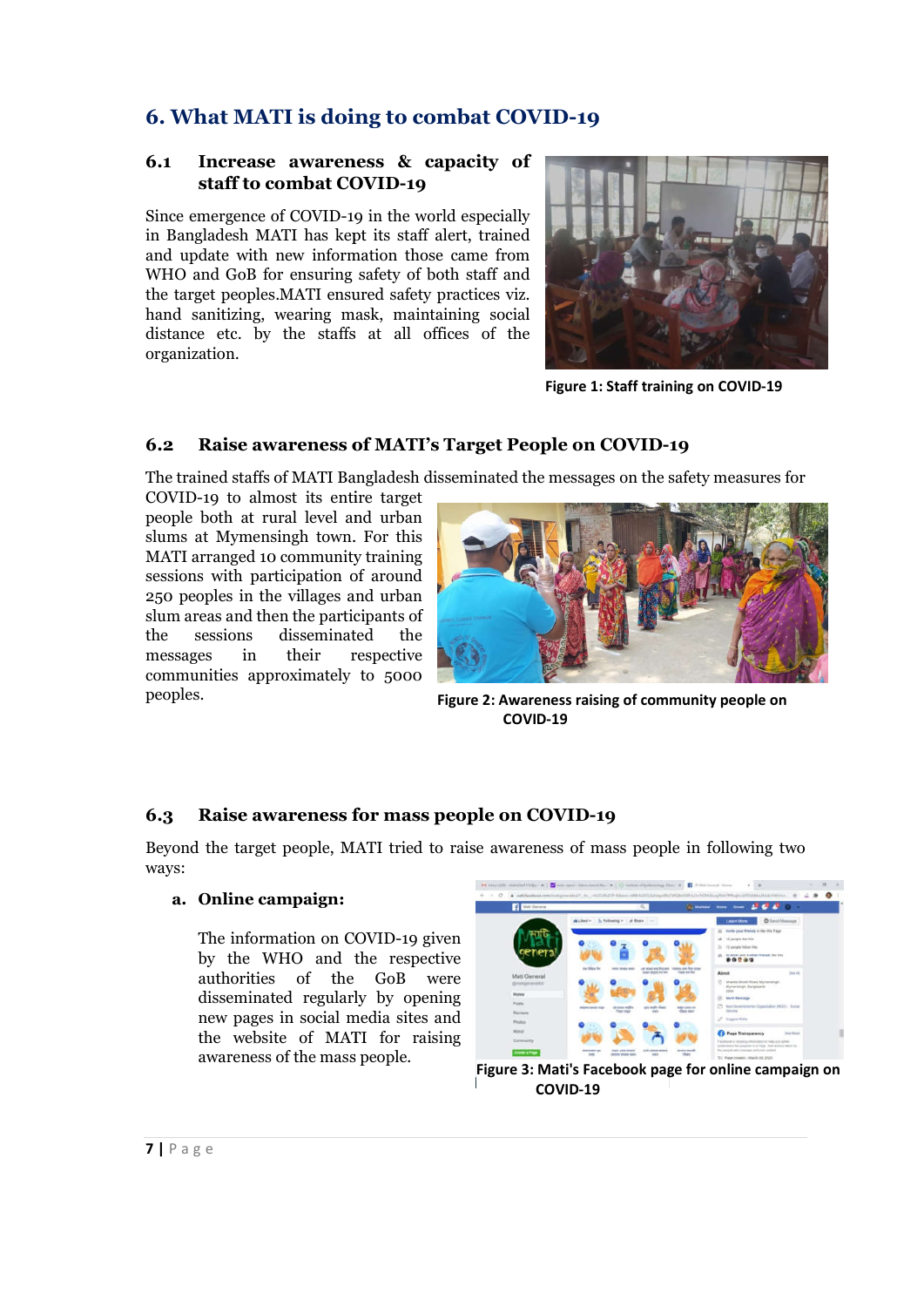The Social media pages in facebook, linkedin, twitter, youtube and website, links below:

https://www.facebook.com/matigeneralbd/ [https://www.linkedin.com/in/mati-general-66ab371a5/](https://www.facebook.com/matigeneralbd/) https://twitter.com/MatiGeneral/ [https://www.youtube.com/channel/UCk6UoSc2bKf0Mv9W1](https://twitter.com/MatiGeneral/)[9uNIPg?view\\_as=subscriber](https://www.linkedin.com/in/mati-general-66ab371a5/) [https://www.matibangladesh.org/](https://www.youtube.com/channel/UCk6UoSc2bKf0Mv9W19uNIPg?view_as=subscriber)

#### **b. Setting banner in public places:**

For raising awareness of the mass people MATI set 10 infographic banners in the most busy and important public places of Mymensingh town through which huge number of people got information on COVID-19 and how to combat it.



**Figure 4: Info-graphic Banner set in public places of Mymensingh town for the mass people.**

### **6.4 Distribution of Safety materials for COVID-19**

The target people of MATI who are mainly extreme poor and poor people, seldom afford to purchase the safety materials like mask and hand sanitizers or soap for keeping them safe from Coronavirus. Therefore, by means of very limited financial capacity, MATI distributed 2000 masks and 2000 soaps to the poor

people of its working area.



**Figure 5: Safety materials (mask & soap) distributed to beneficiaries of MATI**

MATI also distributed 500 masks to the working peoples on the streets such as rickshaw-van-auto pullers, small traders, daily laborers etc. on the streets of Mymensingh town who are bound to come out for work to earn their livelihood.

MATI also set hand washing facilities on the streets in 3 important places of Mymensingh town for the poor street peoples so that they can keep them safe from coronavirus.



**Figure 6: Safety materials distributed to street working people in Mymensingh town**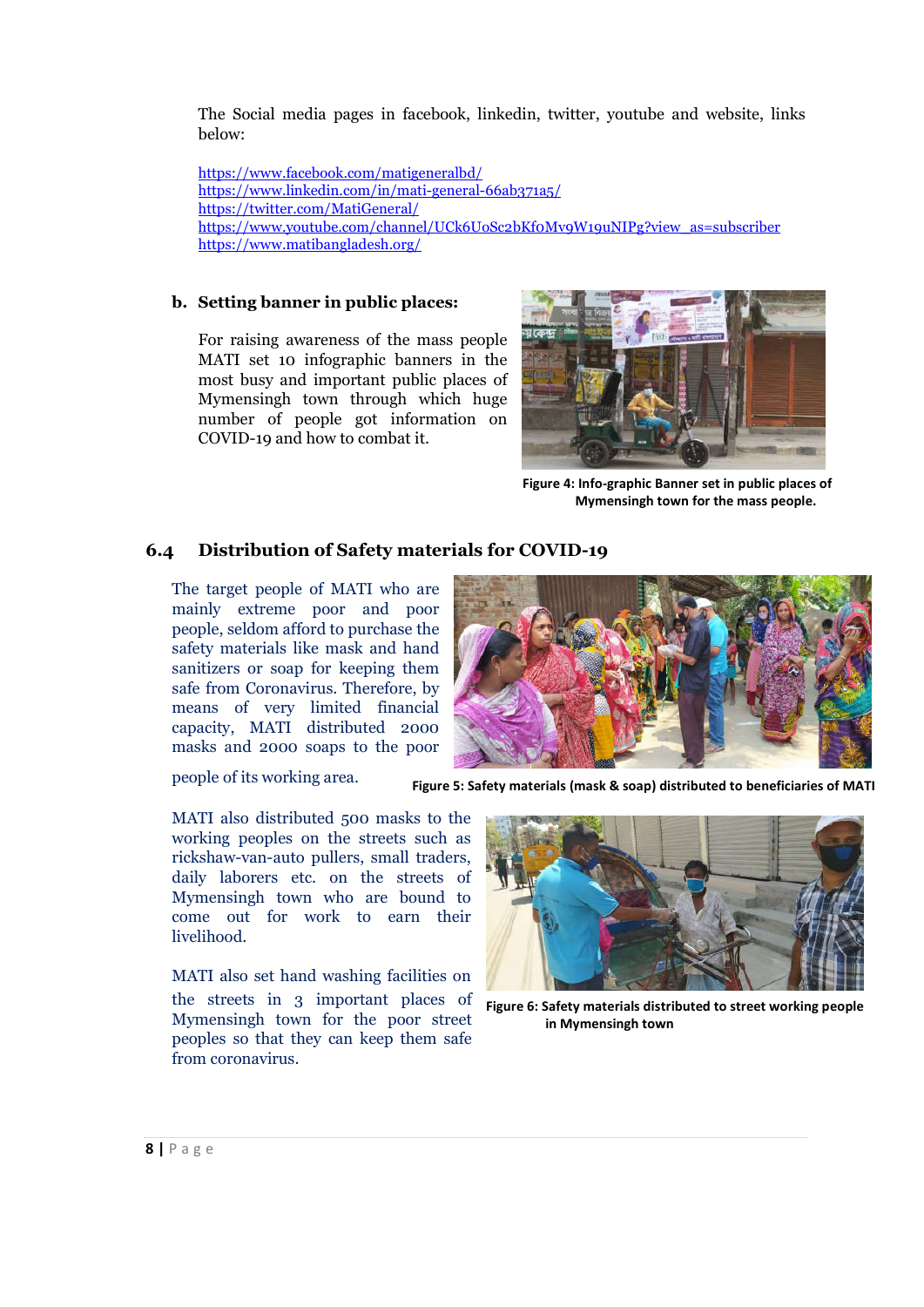### **6.5** Capacity building of MATI to combat COVID-19 **to combat COVID-**

COVID-19 has already declared pandemic by WHO. Although not expected at all, it is predicted that COVID-19 will create havoc worldwide. The country like Bangladesh will suffer a lot to face the catastrophe due enough capacity. 0-19 has already declared<br>mic by WHO. Although not<br>ted at all, it is predicted that<br>0-19 will create havoc worldwide.<br>buntry like Bangladesh will suffer a<br>face the catastrophe due to lack of



Therefore, in order to work shoulder to

|                                                                                                         |                                                                                                                                                                         | <b>Record of Achievemer</b>                                                                     |
|---------------------------------------------------------------------------------------------------------|-------------------------------------------------------------------------------------------------------------------------------------------------------------------------|-------------------------------------------------------------------------------------------------|
|                                                                                                         | <b>Certificate of Participation</b><br>This is to certify that<br>Mati Bangladesh                                                                                       | <b>COVID-19: Operational Planni</b><br>and COVID-19 Partners Platfo<br>country preparedness and |
|                                                                                                         | has successfully completed an<br>online course developed by Directorate General of Health Services and offered through MuktoPaath on<br>Coronavirus Disease (COVID-19). | <b>MATI BANGLAD</b><br>April 1, 2020                                                            |
| DR. MD. ADDUL MANNAN, PAA<br>and Director theirbiried Secretary.<br>leine for Innoviets (s21) Programma | SOR DR. ABUL KALAM AZAD<br><b>Stephen Serveral</b><br>Welchniche General of Health Services<br>migmetter & Communication Technology Division                            |                                                                                                 |



shoulder with WHO and the GoB in combating COVID-19 MATI has been preparing itself by developing its capacity in emergency response.

MATI has already achieved two certificates one from the WHO and the other one from GoB as follows. MATI has already achieved two certificates one from the WHO and the other one from GoB<br>as follows.<br>**6.6 Emergency Food Support:**<br>Mati always try its level best for standing beside the vulnerable people in any disaster. At

## **6.6 Emergency Food Support Support:**

corona pandemic, MATI undertaken emergency relief programs among the helpless beneficiaries and also the people in the vicinity of MATI head office who have suddenly lost their job and suffering from food crisis. According to a quick survey Mati has prepared a list of 1,124 families who badly needed the emergency relief. Mati has managed the emer emergency food packet as quick as possible from Mati's own fund. Each Emergency food packet contained 10 kg of rice,  $2 \text{ kg}$  potatoes, 1 kg lentil and 0.5 liter oil. Only the women received the relief items from MATI. Mati has distributed emergency food packet to 306 families in 6 food packet as quick as possible from Mati's own fund. Each Emergency food packet<br>contained 10 kg of rice, 2 kg potatoes, 1 kg lentil and 0.5 liter oil. Only the women received<br>the relief items from MATI. Mati has distribu Madrasa quarter of Mymensingh city. Besides, 302 families from 8 villages of Mymensingh district namely Azmotpur, Harguzipar, Uttar Daphnia, Kalikapur, Hatti, Borobiler par, district namely Azmotpur, Harguzipar, Uttar Daphnia, Kalikapur, Hatti, Borobiler par,<br>Betkanda, Teker vita and a total of 516 families from 7 villages of Sherpur district received the emergency food support from MATI MATI.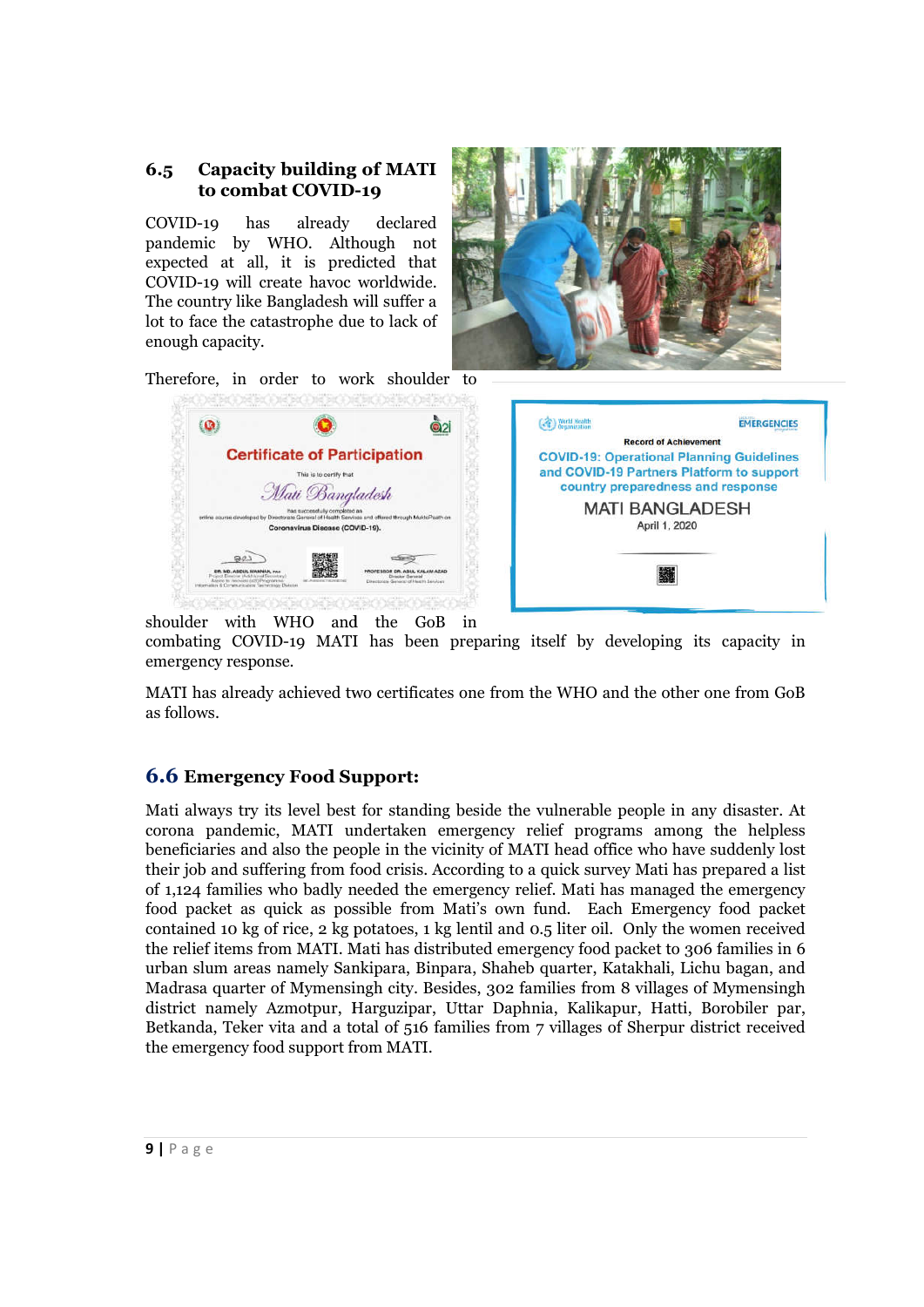

Emergency food support to the COVID-19 effected poor women by MATI